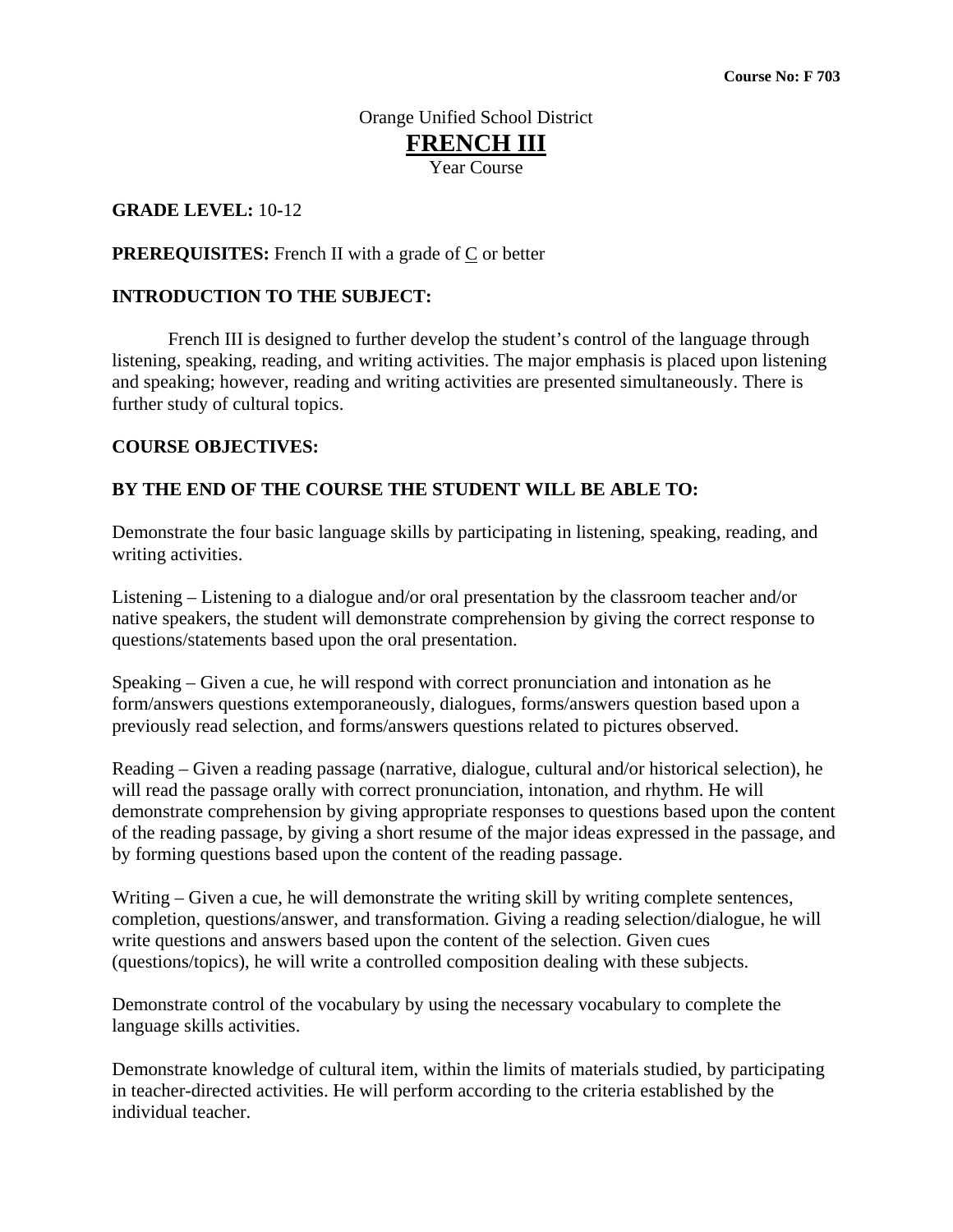French III Page 2

#### PRIMARY TEXTBOOKS: Allez, Viens! Holt French Level 3 Allez, Viens! Workbook French Three Years Workbook Trésors du Temp

#### OTHER SOURCES AND MATERIALS:

French films, textbook audiocassettes, magazines, newspapers, and internet articles

#### **COURSE OVERVIEW AND APPROXIMATE UNIT TIME ALLOTMENTS:**

#### **FIRST QUARTER: Weeks**

- 1. Review of regular verbs in the present tense and passé compose.
- 2. Review of several irregular verbs (aller, avoir, etre, faire, dire, pouvoir, vouloir, venir) in present and passé compose.
- 3. Introduction of the verb conduire and vocabulary having to do with asking and giving direction in French.
- 4. Introduction of the verb devoir and vocabulary having to do with asking for, granting, and refusing permission. Explanation of negative expressions in French.

#### **SECOND QUARTER:**

- 1. Explain interrogative and demonstrative pronouns, explain the causative faire, and teach vocabulary having to do with asking for and giving opinions, and responding to compliments, and clothing items.
- 2. Explain the future tense in French.
- 3. Introducing vocabulary having to do with careers and vocations, and asking questions about future plans and wishes.
- 4. Introducing the use of reflexive verbs in French.
- 5. Explain the use of the past infinitive in French.
- 6. Introducing vocabulary showing and responding to hospitality, and words associated with family relationships.

#### **THIRD QUARTER: Weeks**

- 1. Introducing and using the subjunctive of both regular and irregular verbs in French.
- 2. Introducing vocabulary having to do with camping, tropical forests, and animals.
- 3. Explain the use of "si" clauses in French, and how to form comparatives in French.
- 4. Introduce the vocabulary necessary for writing a letter.
- 5. Introduce relative pronouns (qui, que, don't)
- 6. Introduce vocabulary having to do with television programming and making judgments.

# 9

## 9

9